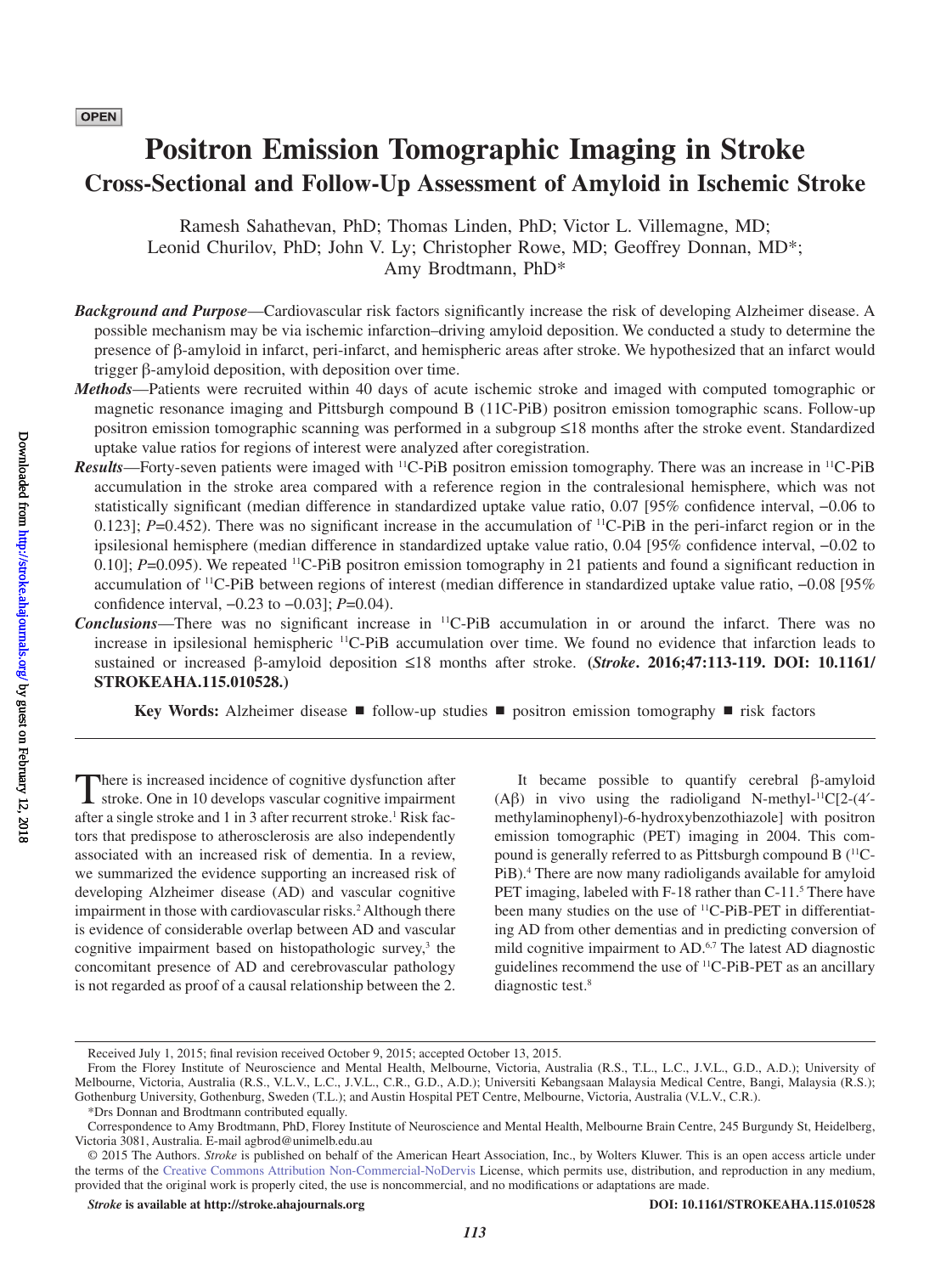Extracellular neuritic plaque, consisting Aβ deposits, is a core pathological feature of AD. What triggers Aβ deposition is unknown, but it is hypothesized that hypoxia and ischemia may play a role. The association between acute ischemia or hypoxia and cerebral Aβ deposition has been largely based on animal studies, whereas human studies have been mostly negative.<sup>9,10</sup> Lee et al<sup>11</sup> reported an increase in serum Aβ in patients with acute stroke compared with stroke-free controls. Imaging studies by Marchant et al<sup>12</sup> showed no correlation between the burden of cerebral vascular lesions and the degree of 11C-PiB accumulation.

The link between vascular risk factors, acute vascular events, and  $\text{A}\beta$  formation is the subject of much debate,<sup>13,14</sup> but it is now generally accepted that vascular risk factors, such as hypertension and diabetes mellitus, independently increase the risk of developing AD.15 It has been suggested that a synergistic relationship may exist between the presence of vascular risk factors/stroke and the development of AD.16 The recent and ongoing research by the Alzheimer's Disease Neuroimaging Initiative (ADNI) also suggests that a relationship may exist between vascular risk factors and the development of AD.<sup>17</sup> However, there is no research to date that has been able to demonstrate a causative link between vascular risk factors and acute vascular lesions in the brain and formation of Aβ.<sup>18</sup>

We hypothesized that an acute ischemic stroke would trigger the formation and deposition of Aβ in the infarct and peri-infarct areas. In view of the recent literature on vascular risk factors, stroke, and AD,<sup>19</sup> we further hypothesized that accumulation of Aβ would increase over time, with higher global Aβ load both in the ipsilesional cerebral hemisphere and throughout the brain. To ascertain the presence of Aβ deposition, we used 11C-PiB-PET. We previously published that 11C-PiB accumulation was acutely increased in the region of the infarct but not in the whole brain generally.20 Our findings were based on a cross-sectional analysis of 11C-PiB-PET in 21 patients with acute stroke. In this study, we describe the assessment of the cross-sectional component in a larger cohort of 47 patients with ischemic stroke and present findings from a longitudinal comparison in patients with repeat 11C-PiB-PET in ≤18 months after stroke. To our knowledge, this is the first study that evaluates both acute and long-term effects of ischemic stroke on amyloid formation.

#### **Methods**

We included patients who presented with a first-ever acute ischemic stroke and could be scanned with 11C-PiB-PET within 40 days of the event. Patients were recruited from the stroke unit, Austin Hospital, Melbourne, Victoria, Australia. We excluded patients who had a contraindication to PET imaging or a history of brain stem stroke, dementia or other neurodegenerative disorders, delirium, previous head trauma, tumors, previous brain surgery, and previous symptomatic intracerebral hemorrhage. Stroke was classified based on topography.21 The sample included 21 patients, previously published.<sup>20</sup>

At baseline, we collected demographic details, vascular risk factor profiles, and imaging details; stroke topography and hemorrhagic transformation of infarct, the presence of white-matter lesions (WMLs), and the presence of carotid stenosis using carotid Doppler. This study was approved by the Austin Human Research Ethics Committee, and all participants provided written informed consent before participation.

## **Imaging**

All subjects underwent a baseline brain <sup>11</sup>C-PiB-PET and magnetic resonance imaging (MRI) for anatomic coregistration. The MRI sequences included T1- and T2-weighted imaging, diffusion-weighted imaging, apparent diffusion coefficient, and gradient echo images. In selected patients, the MRI was performed with gadolinium contrast administration. Patients were requested to return for a second 11C-PiB-PET ≤18 months after a stroke.

## **PET Image Acquisition**

Each subject received ≈370 MBq of 11C-PiB intravenously for 1 minute. A 30-minute acquisition in 3-dimensional (3D) mode 40 minutes after the injection was performed with a Phillips Allegro PET camera (Philips Medical Systems, Cleveland, OH). A transmission scan was performed for attenuation correction. PET images were reconstructed using a 3D row action maximum likelihood algorithm.

## **Image Analysis**

Images were processed using a semiautomatic region-of-interest (ROI) method. A preset template of narrow cortical ROI was applied to the 11C-PiB scan via placement on the subjects' coregistered MRI by an operator who was blinded to the subject's clinical status. Manual adjustments on the MRI were made to ensure minimal overlap with white matter and cerebrospinal fluid. Coregistration of MRI with the PET images was performed with SPM5 (Wellcome Trust). The ROI template was placed on the coregistered MRI and transferred to the coregistered PET images.

Follow-up <sup>11</sup>C-PiB images were coregistered with the initial images. The same ROI templates were applied to baseline and followup scans. Standardized uptake value values (SUVs) for 11C-PiB were calculated for brain regions examined, and SUV ratios (SUVRs) were generated by dividing regional SUVs by the cerebellar cortex SUV. Neocortical Aβ burden was expressed as the average SUVR of the area-weighted mean of frontal, superior parietal, lateral temporal, lateral occipital, and anterior and posterior cingulate regions.7 ROI measurements were averaged for each hemisphere (hemisphere-specific SUVR).

Stroke regions were identified on brain imaging, and hand-drawn ROIs were used to delineate the infarct and peri-infarct regions. Mirror image ROIs were mapped onto the contralateral hemisphere for comparison. The SUVRs for the infarct and peri-infarct regions, as well as their respective mirror images, were calculated in the same way. The SUVRs were termed infarct-specific and peri-infarct SUVRs. An example of the infarct and peri-infarct ROIs used in the assessment is shown in Figure 1. The same regions were applied for the analysis of the second <sup>11</sup>C-PiB-PET scan.

#### **Correction of SUVR**

In calculating the neocortical SUVR, it was possible that the SUVR may have been affected by the overlap of a predetermined ROI on a stroke region. This potential bias was corrected by reviewing all the images in the patient group and manually removing ROIs on the 11C-PiB-PET scan images that overlapped with infarct regions. The neocortical SUVR was then calculated using all the original ROIs and then recalculated excluding ROIs that overlapped an infarct region. The mean values for the neocortical SUVR were then compared to assess correlation. The resulting Pearson coefficient was 1.00, suggesting that overlap of infarct ROI had no significant effect on neocortical SUVR.

#### **Hemorrhagic Transformation**

In our previous study, we noted that patients with an increased SUVR in the infarct region were likely to have variable degrees of hemorrhagic transformation within the infarct.<sup>22</sup> We collected data in all patients to determine the presence and degree of hemorrhagic transformation, so that this could be included in analyses of 11C-PiB retention as a confounding variable. We analyzed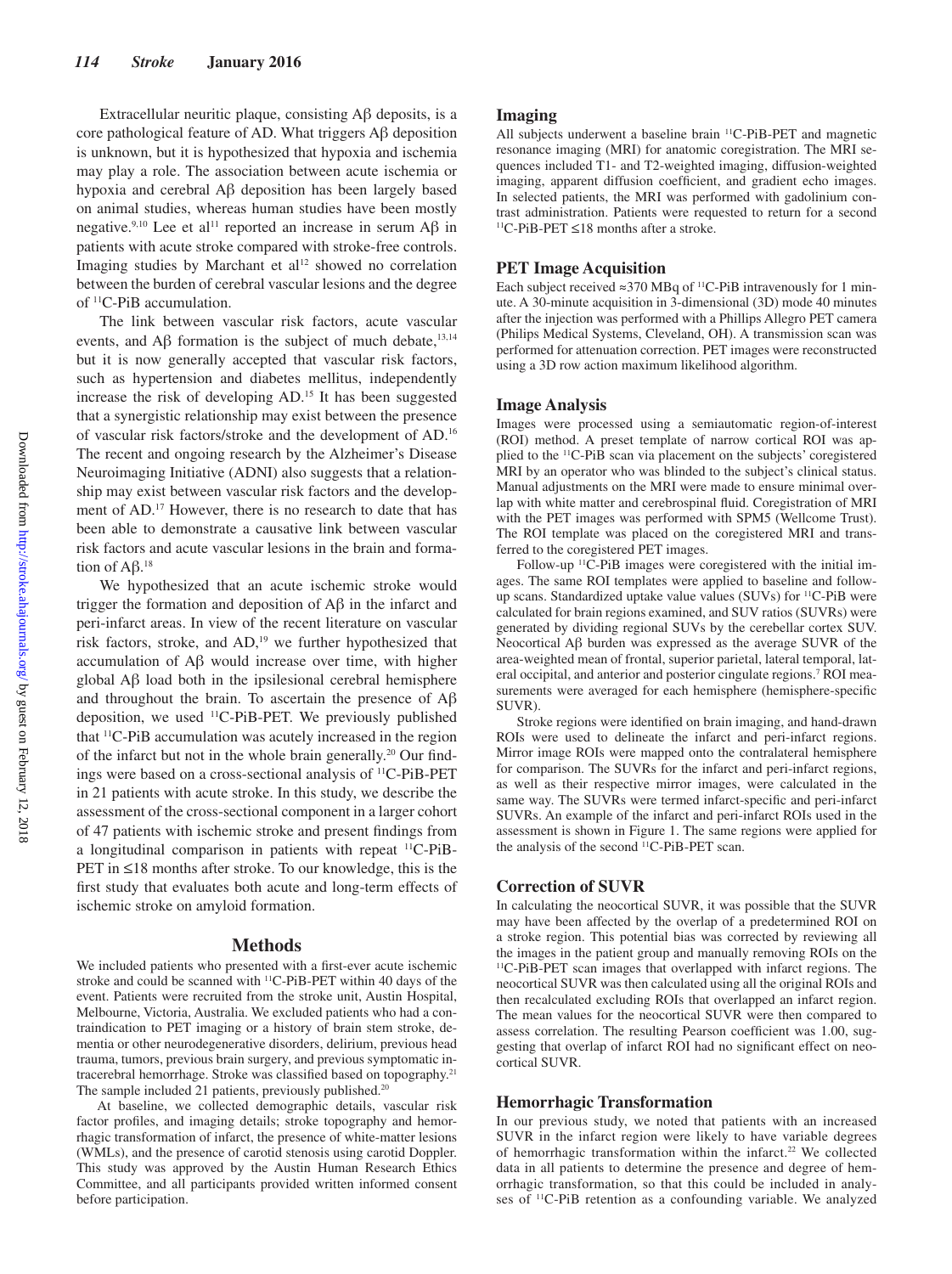

showing an area of ischemic infarct (right temporal region) with peri-infarct region and the mirror regions in the contralateral hemisphere. There is no evidence of hemorrhagic transformation. The representative axial image is based on an magnetic resonance apparent diffusion coefficient image at the level of the internal capsule.

the stroke-specific SUVR of the infarct and peri-infarct areas to study 11C-PiB retention over time using the same template for infarct and peri-infarct areas. The degree of hemorrhage was based on the European Cooperative Against Stroke Study (ECASS) classification.<sup>23</sup> The ECASS classification defines petechial infarction as HI1 (minimal petechiae) or HI2 (confluent petechiae), whereas a hematoma is classified as PH1 (≤30% of the infarcted area with some mild space-occupying effect) and PH2 (>30% of the infarcted area with significant space-occupying effect or clot remote from infarcted area). In our classification, no differentiation was made between the 2 subclassifications of either petechial hemorrhage or hematoma (details are in given Table 1).

#### **Outcome Measures**

The outcome measure used was the difference in SUVRs. A cutoff of SUVR of 1.40 was used to dichotomize high and low 11C-PiB retention, based on previous studies performed by our group.<sup>24</sup> In strokespecific SUVR, this was calculated in the infarct and peri-infarct areas by subtracting the SUVR for the mirror reference regions from that of the infarct and peri-infarct regions. In hemisphere-specific SUVR, the difference was the SUVR between the contralesional and ipsilesional hemispheres. In the follow-up studies, we compared the difference in stroke-specific SUVR (infract and peri-infarct) and hemispherespecific SUVR between the first and second PET scans.

At baseline, we determined the difference in the hemispherespecific and stroke-specific SUVRs by calculating the difference in values generated from both sides of the brain. In the follow-up scans, the difference in neocortical, hemisphere-specific, and stroke-specific SUVRs was calculated. We also assessed whether the differences in SUVR were influenced by patient factors, such as the presence of chronic cerebral ischemia, using the burden of WMLs based on Fazekas scores<sup>25</sup> and the presence of carotid disease as surrogate markers.

#### **Statistical Analyses**

Statistical analyses were conducted using Stata version 11 IC software (StataCorp, College Station, TX). Patient characteristics and demographics were described using descriptive statistics. Because of the nature of the distributions, the SUVR values were expressed as median (interquartile range) values and tested using Wilcoxon signed-rank test. *P* values of <0.05 were considered as indicative of statistical significance.

#### **Results**

#### **Patient Details**

Forty-eight patients with acute unilateral anterior circulation ischemic infarction were recruited for the study. In analysis of the stroke-specific SUVR, we excluded 1 patient with bilateral infarcts. The demographic data and other details of the sample are shown in Table 1. The mean age of the sample was 70.38 years (interquartile range, 63–78), and 32 (67%) were men. Hypertension was the most prevalent risk factor, affecting 62.5%, and diabetes mellitus the least common (29.2%). The commonest stroke type was partial anterior circulation infarct observed in 32 patients. Twenty patients received intravenous recombinant tissue-type plasminogen activator. Hemorrhagic transformation of the infarct was observed in 21 patients (43.3%) and consisted of those with either petechial hemorrhage or hematoma formation seen in 10 and 11 patients, respectively. Thirteen of the patients with hemorrhagic transformation were treated with recombinant tissue-type plasminogen activator. The median time to scan was 12 days (range, 2–113).

### **Repeat Scan**

Twenty-one patients returned for a repeat scan. The 27 who did not have repeat scans were deceased, unwell, or unwilling

## **Table 1. Patient Demographic Details and Risk Factor Profiles: The Stroke Classification Is Based on the Oxfordshire Classification,<sup>21</sup> and the Degree of Hemorrhagic Transformation Is Based on the Criteria Used in the European Cooperative Against Stroke Study I Trial23**

| Variable                          | Ischemic Stroke (n=48) |
|-----------------------------------|------------------------|
| Age, y                            | 72 (IQR, 63-78)        |
| Sex                               | 32 M and 16 F          |
| Hypertension, n (%)               | 30(62.5)               |
| Diabetes mellitus, n (%))         | 14 (29.2)              |
| Hyperlipidemia, n (%)             | 17 (35.4)              |
| Atrial fibrillation, n (%)        | 17 (35.4)              |
| Cigarette smoker (ever), n (%)    | 19(39.6)               |
| Stroke type, n (%)                |                        |
| PACI                              | 32 (66.7)              |
| LACI                              | 14 (29.2)              |
| <b>POCI</b>                       | 2(4.1)                 |
| Hemorrhagic transformation, n (%) |                        |
| None                              | 27 (56.3)              |
| Petechial hemorrhage (HI1 or HI2) | 10(20.8)               |
| Hematoma (PH1 or PH2)             | 11 (22.9)              |

F indicates female; IQR, interquartile range; LACI, lacunar circulation infarct; M, male; PACI, partial anterior circulation infarct; and POCI, posterior circulation infarct.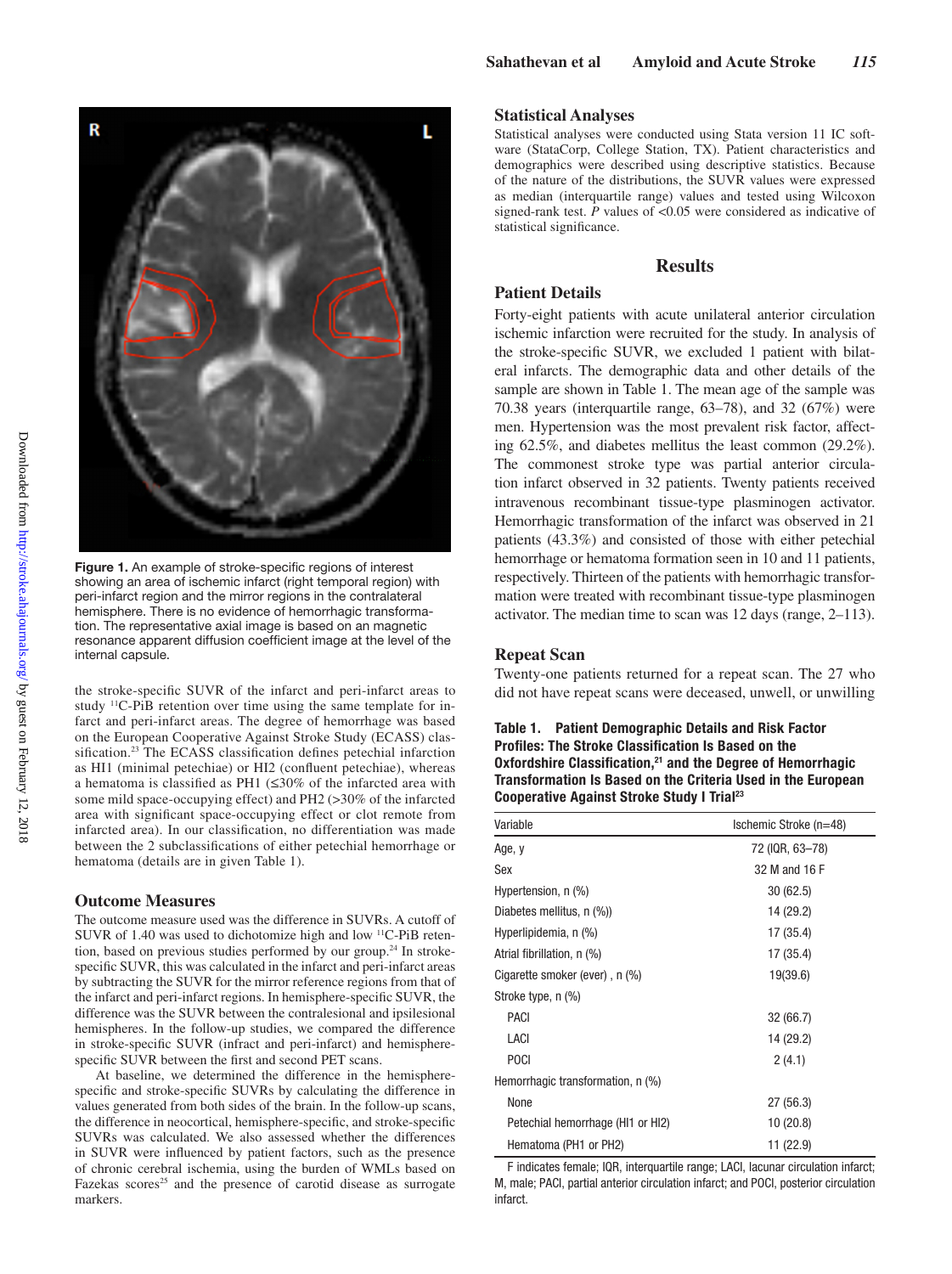to return for medical or social reasons. There was no significant difference between people who did and did not have a second <sup>11</sup>C-PiB-PET scan in the baseline demographics except that there were significantly more patients with hypertension in the group who declined to return (*P*=0.0001; Table 2). The median time to the second scan was 222 days (range, 8–455). In the repeat group, 8 of the 21 had evidence of hemorrhagic transformation during their initial presentation.

# **Baseline Results of 11C-PiB-PET Scans**

## *Stroke-Specific SUVR*

The SUVRs of the infarct and peri-infarct areas were >1.4 in 27 (57.9%) and 29 (61.8%) patients, respectively. In contrast, the corresponding SUVRs in the reference region increased above the cutoff value in 24 (51.1%) and 29 (61.8%) patients, respectively. In 25 (53.2%) patients, the stroke-specific SUVR for the infarct region was higher than that for the reference region (Figure 1). The median difference in the SUVR for the infarct region and the contralateral mirror region was 0.07 (95% confidence interval [CI], −0.06 to 0.13), suggesting the SUVR for the infarct region that was nominally higher but not statistically significant (*P*=0.452; Table 3).

Similarly, in the peri-infarct region, we found that 28 (56.2%) patients had a higher SUVR compared with the contralateral side. The difference in the stroke-specific SUVR for the peri-infarct region was  $0.04$  (95% CI,  $-0.02$  to 0.10). Similar to the SUVR for the infarct region, the difference in the peri-infarct SUVR was not significant (*P*=0.095).

## *Hemisphere-Specific SUVR*

The hemisphere-specific SUVR was analyzed based on the difference between the 2 cerebral hemispheres in the same patient. Twenty-nine (61.7%) patients had a higher SUVR for the stroke-affected hemisphere. The median difference of the hemisphere-specific SUVR was 0.01 (95% CI, −0.004 to 0.045), and although marginally higher, the higher SUVR in the stroke-affected hemisphere was not significant (*P*=0.197).

#### **Hemorrhagic Transformation**

Twenty-one of 47 patients had hemorrhagic transformation of the infarct as defined above. Visual assessment of the scans showed that 16 of these 21 patients had higher <sup>11</sup>C-PiB focal accumulation in the region of the infarct (Figure 2). The breakdown of patients is shown in Table 1. There was no statistical difference in the number of patients with and without hemorrhagic transformation (*P*=0.576). There was no significant effect of hemorrhage on the difference of stroke-specific SUVR or the hemisphere-specific SUVR.

## **Effect of Carotid Stenosis**

Carotid stenosis was assessed using Doppler ultrasound in all 47 patients. The patients were dichotomized based on a neocortical SUVR cutoff of 1.4 and divided into those with nonsignificant or significant stenosis (>70% occlusion of the internal carotid artery). There were 6 patients with an SUVR >1.4, and 2 of these patients had significant carotid disease. The effect of carotid disease on neocortical SUVR was found to be nonsignificant (*P*=0.573). Analysis of the presence of

significant carotid stenosis on stroke-specific SUVR was also nonsignificant (*P*=0.350).

## **Follow-Up 11C-PiB-PET Scan**

#### *Stroke-Specific SUVR*

The median difference in stroke-specific SUVR of the infarct zone was −0.08 (95% CI, −0.23 to −0.03; *P*=0.04): evidence of a substantial decrease over time. The stroke-specific SUVR of the peri-infarct region also decreased with time with a median difference of −0.04 (95% CI, −0.267 to −0.068; *P*=0.02). Both of these decreases were statistically significant and were not influenced by the presence of hemorrhage in the initial scan (Table 3).

## *Hemisphere-Specific SUVR*

The median change in the difference of the hemispherespecific SUVR of the first and second scans was  $-0.04$  (95% CI, −0.05 to −0.02), again evidence of a decrease with time. The decrease was statistically significant (*P*=0.001), and this decrease was similarly not influenced by the presence of hemorrhage.

## **Effect of WML**

The possible influence of periventricular and subcortical WML on the change in SUVR was analyzed in 18 of the 21 patients with follow-up 11C-PiB-PET. The remaining 3 patients did not have suitable MRI to allow for a proper visual assessment of WML using the Fazekas score. On the basis of analyses, the decrease in hemisphere-specific SUVR was significantly affected by the presence of periventricular WML (*P*=0.03) but not by the presence of deep WML (*P*=0.06). The presence of periventricular or deep WML did not have a significant effect on the difference in SUVR of the infarct (*P*=0.09 and 0.14, respectively) or peri-infarct (*P*=0.54 and 0.74, respectively) regions.

## **Discussion**

In this study, we explored the possible relationship between an acute ischemic infarct and Aβ deposition using 11C-PiB-PET. We hypothesized that acute ischemia would trigger Aβ formation and deposition in the infarct area, including the ipsilateral cerebral hemisphere. In addition, we theorized that

| Table 2. Comparison of the Demographic Features Those of               |
|------------------------------------------------------------------------|
| Patients With and Without Repeat <sup>11</sup> C-Pittsburgh Compound B |
| <b>Positron Emission Tomography Scanning</b>                           |

| Repeat, n=21  | No Repeat, n=27 | PValue |
|---------------|-----------------|--------|
| 68 (57-78)    | 75 (63-80)      | 0.381  |
| $M=14(66.67)$ | $M=18(66.67)$   | >0.999 |
| $F=7(33.33)$  | $F=9(33.33)$    |        |
| 6(28.57)      | 24 (88.89)      | 0.0001 |
| 4 (19.05)     | 10 (37.04)      | 0.214  |
| 4 (19.05)     | 13 (48.15)      | 0.067  |
| 5(23.81)      | 12 (44.44)      | 0.224  |
| 7 (33.33)     | 12 (44.44)      | 0.555  |
|               |                 |        |

F indicates female; IQR, interquartile range; and M, male.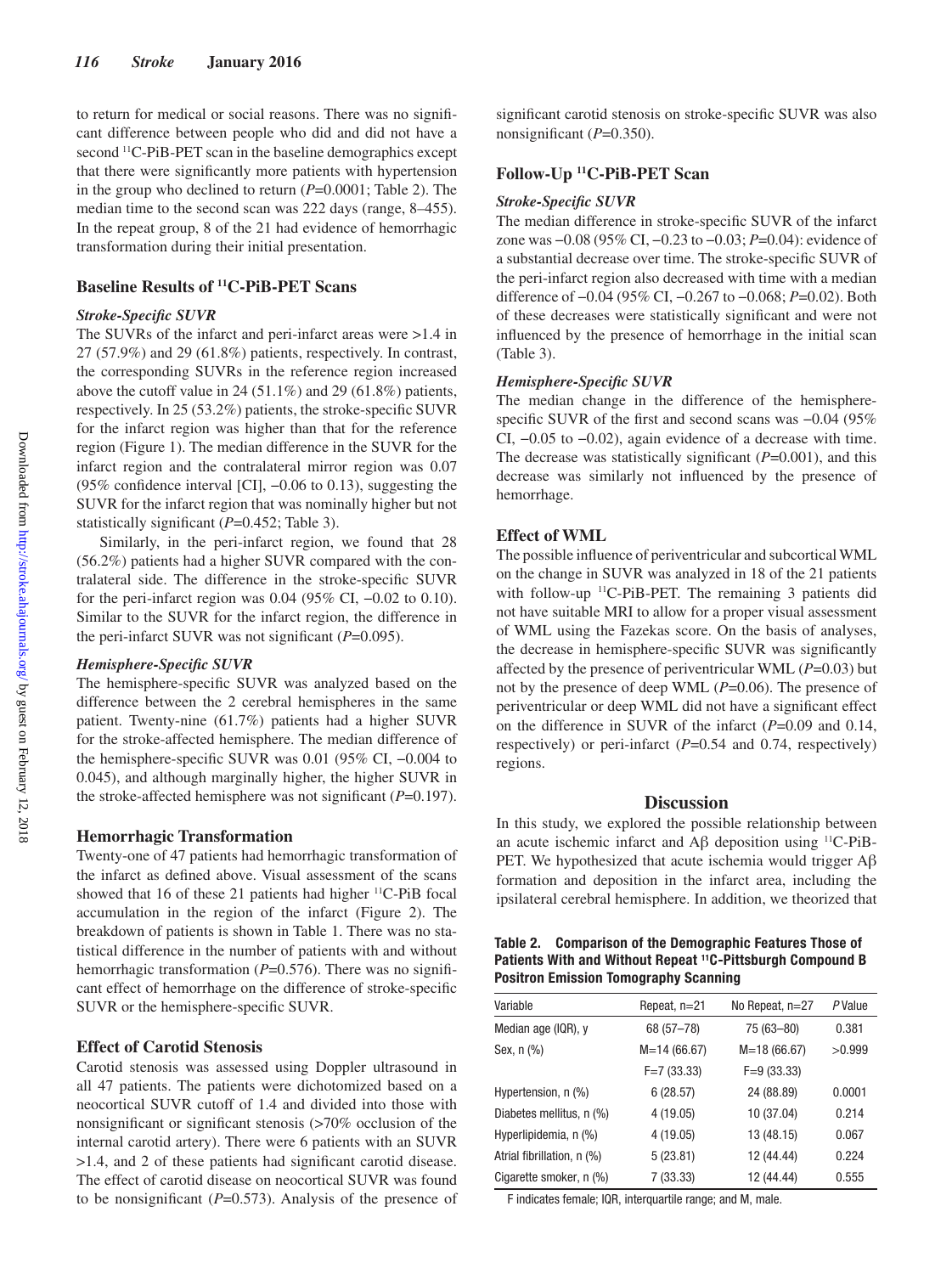|                                                                              |           | 95% Confidence Intervals of the<br>Difference of SUVR Between Regions<br>of Interest; P Value |
|------------------------------------------------------------------------------|-----------|-----------------------------------------------------------------------------------------------|
| Baseline scan (n=47)                                                         |           |                                                                                               |
| <b>Stroke-Specific SUVR</b>                                                  |           |                                                                                               |
| Infarct region SUVR $>1.4$ , n $(\%)$                                        | 27 (57.9) | $-0.06$ to 0.123; 0.452                                                                       |
| Reference region SUVR $>1.4$ , n (%)                                         | 24 (51.1) |                                                                                               |
| Difference in SUVR between infarct and reference<br>regions                  | 0.07      |                                                                                               |
| Peri-infarct region SUVR $> 1.4$ , n (%)                                     | 29 (61.8) | $-0.02$ to 0.10; 0.095                                                                        |
| Reference region SUVR $>1.4$ , n (%)                                         | 29 (61.8) |                                                                                               |
| Difference in SUVR between peri-infarct and<br>reference regions             | 0.04      |                                                                                               |
| Hemisphere-specific SUVR                                                     | 0.01      | $-0.004$ to 0.045; 0.197                                                                      |
| Follow-up scan $(n=21)$                                                      |           |                                                                                               |
| Stroke-specific SUVR                                                         |           |                                                                                               |
| Infarct region difference in SUVR                                            | $-0.08$   | $-0.23$ to $-0.03$ : 0.04                                                                     |
| Peri-infarct region difference in SUVR                                       | $-0.04$   | $-0.267$ to $-0.068$ ; 0.02                                                                   |
| Hemisphere-specific SUVR                                                     |           |                                                                                               |
| Difference in SUVR of contralesional and<br>ipsilesional cerebral hemisphere | $-0.04$   | $-0.05$ to $-0.02$ ; 0.001                                                                    |

**Table 3. Difference in Stroke-Specific SUVR Between the Regions of Interest (Infarct and Peri-Infarct Regions) Compared With the Reference Region in the Contralesional Hemisphere**

An SUVR >1.4 was considered significant. SUVR of the ipsilesional and contralesional hemisphere is also shown. In the follow-up study, 21 patients were rescanned. The value analyzed was the difference in change of the SUVR for the previously described regions of interest between the first and second scans. SUVR indicates standardized uptake value ratio.

the increased Aβ deposition would continue over time. In our previous article, we presented preliminary results that seemed to support this hypothesis in a group of patients with ischemic stroke and hemorrhagic transformation.<sup>22</sup> We found an increased accumulation of 11C-PiB in the infarct core but no increased accumulation of 11C-PiB in the ipsilateral cerebral hemisphere. In addition to the standard SUVR used in the previous study, we included manually drawn ROIs to include

specific infarct and peri-infarct areas. The same approach was applied to the follow-up studies.

Our results show that there was no significant increase of PiB accumulation in the infarct and peri-infarct areas compared with their mirror regions in the contralateral hemisphere. This differs from our initial findings.<sup>20</sup> There are many possible reasons for this difference. In this study, we assessed a larger number of participants and applied a more accurate



**Figure 2.** An example of significant 11C-Pittsburgh compound B (PiB) accumulation in an area of infarct with hemorrhagic transformation. There is an area of hypointensity on gradient echo (GRE) seen in the left temporoparietal region (2a) that corresponds to the region of contrast enhancement within the infarct indicated by the white arrow on T1-weighted imaging (2b). The contrast enhancement suggests increased permeability of the blood–brain barrier, and the hypointense areas on GRE indicate microbleeds. The higher accumulation of PiB is represented by the yellow and red areas in the left temporoparietal region (2c) where the ischemic infarct occurred. There is no tracer retention seen in the contralateral mirror region or in other parts of the brain. The infarct-specific standardized uptake value ratios in this case was ≈1.9. The overlap (2d) of the positron emission tomographic and T1-weighted images shows the exact match of the area of increased vascularity and PiB accumulation.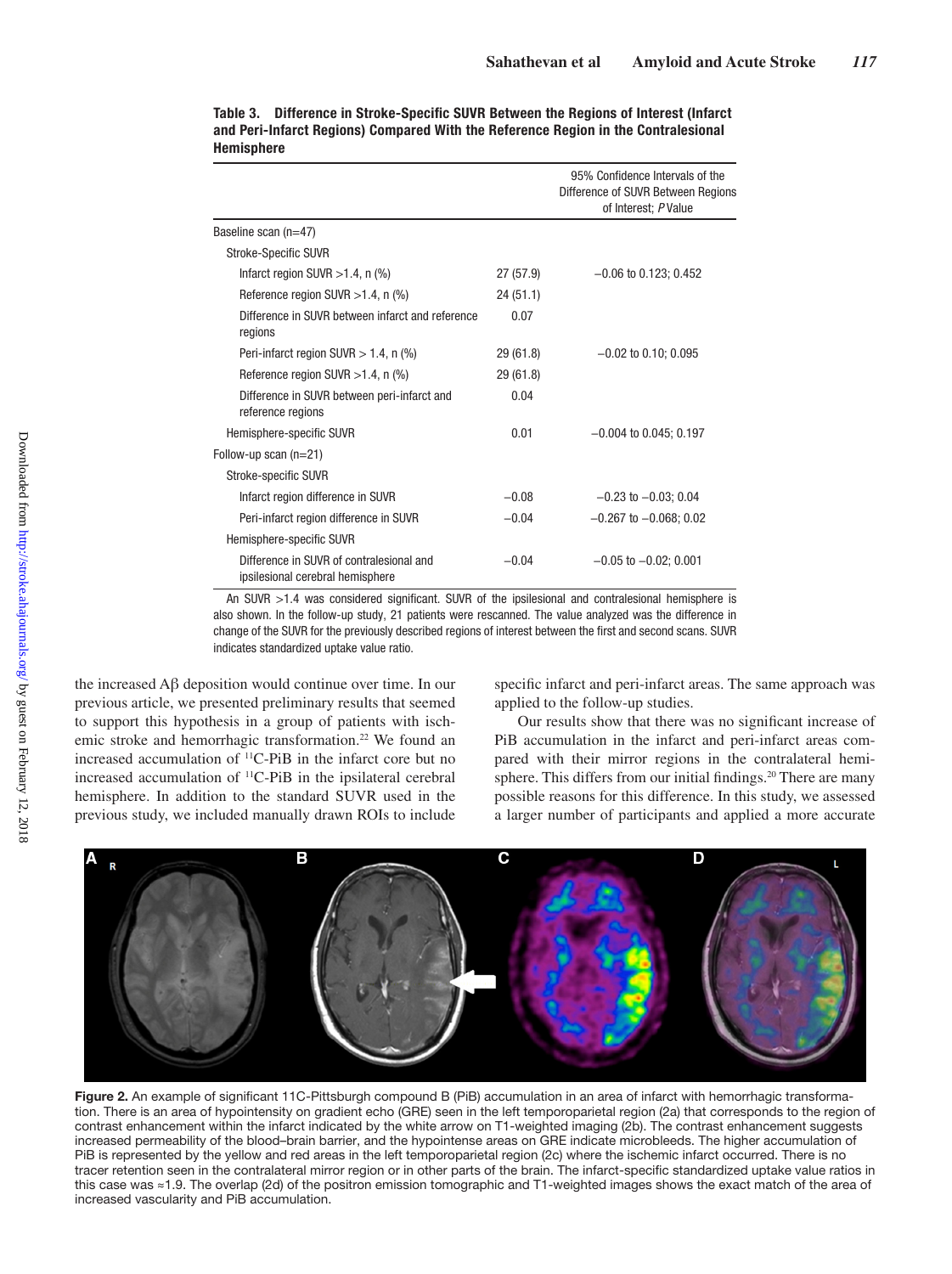determination of SUVR. We also obtained follow-up imaging in a subgroup of patients, allowing direct comparison of findings in individual patients over time. We corrected for potential bias in the event of coincidental overlap of the infarct area and neocortical regions used in determining the overall SUVR in each hemisphere.

We previously reported a significant increase in SUVR in the infarct region, which was not reflected in a general increase in SUVR globally.20 We found that 16 of the 47 patients showed a significant accumulation of 11C-PiB in the stroke region (Figure 2). When the images were closely analyzed, we found that 81% of patients with a higher infarct SUVR had variable amounts of hemorrhagic transformation. The large number of patients with hemorrhagic transformation in our group is likely due to the fact that assessment was mostly based on gradient echo images. These are more sensitive to the presence of blood products. In addition, we made no distinction between the degree or type of hemorrhagic transformation.

The role of vascular pathology in patients with suspected dementia is complex, and there are no clear answers yet on the likely role of vascular risk factors in the development of AD-related pathology. We assessed the effect of vascular disease on 11C-PiB retention and found no association between the presence of significant carotid disease (based on carotid Doppler) and Aβ deposition based on neocortical SUVR. Our findings are in contrast to a previous study that demonstrated a significant association between carotid stenosis and ipsilateral Aβ deposition based on PET imaging.<sup>26</sup> We have demonstrated no association in a larger cohort of patients, and we would also argue that concordance between laterality of carotid stenosis and Aβ deposition on PET should not be associated given the collateral cerebral arterial network. However, the primary aim of our study was not to examine the relationship between carotid stenosis and Aβ deposition and as such, the results should be interpreted accordingly.

We also investigated the potential role of chronic small vessel ischemia and Aβ deposition. We found no significant association between the presence of WML and change in stroke-specific SUVR; however, we did find that significant decrease in hemisphere-specific SUVR was more likely in patients with some degree of WML. Our study was not designed to determine an association between WML and neocortical SUVR. There is growing evidence linking WML and Aβ deposition, but the association has been variable.<sup>27,28</sup>

The finding of a nonsignificant higher <sup>11</sup>C-PiB retention in some patients is intriguing. This finding most likely reflects a breakdown of the blood–brain barrier (BBB),<sup>23</sup> suggesting that the higher 11C-PiB accumulation is attributable to the leak of the radioactive ligand across the damaged BBB.15,29 It has been demonstrated that the BBB is impaired in the setting of an ischemic infarct<sup>29</sup> and that this damage is likely to permit diffusion of <sup>11</sup>C-PiB across the BBB.<sup>30</sup> The fact that significant decrease in the hemisphere-specific SUVR was more likely in patients with some degree of WML may also indicate the role of inherent weakness of the small vessels because of arteriolosclerosis resulting from the effects of vascular risk factors, such as hypertension and diabetes mellitus.

However, we do not discount the possibility that the accumulation of <sup>11</sup>C-PiB may be due to acute  $\mathbf{A}\beta$  formation in the regions of the infarct. Garcia-Alloza et al<sup>31</sup> demonstrated the formation of Aβ in the infarct region of induced stroke in a transgenic amyloid precursor protein mouse model. The accumulation of Aβ was shown using real-time microscopy. This was a transient phenomenon and likely a reflection of the role of amyloid precursor protein in the acute inflammatory phase. It should be noted that 11C-PiB does not significantly bind to nonsoluble Aβ but rather to aggregated fibrils in neuritic plaque.5 So, although this transient Aβ formation is likely to reflect an amyloid precursor protein–driven response to injury in the first 40 days after stroke, binding of  $^{11}$ C-PiB to soluble species is not, further suggesting that 11C-PiB accumulation in the stroke area does not reflect specific binding but leakage of a radiolabeled substance across the damaged BBB.

We observed no significant <sup>11</sup>C-PiB accumulation in the infarct, peri-infarct, or stroke-affected hemispheric areas compared with the normal side in the follow-up phase of the study. The initial increase in 11C-PiB accumulation in the area of infarct was no longer apparent. In fact, we found a significant decrease in the stroke-specific and hemisphere-specific SUVRs. This may have been the result of involutional changes after stroke resulting in decreased binding of 11C-PiB.

Our study saw a high attrition rate because of the inability to attend follow-up and death. This might have affected our findings, but we did not find a significant difference in the baseline demographic or imaging characteristics of the patients who returned for a second scan and those who did not aside from incident hypertension. We also acknowledge that we were able to do repeat scans in only 21 patients and ≤18 months after the initial stroke. A similar study in a larger number of patients with periodic repeat scans over a longer period of time may yield results different from ours. Unlike the study design stage, when the concept of power could be useful, once the study is completed, a much more relevant measure is the precision of the effect observed suggested by the 95% CI, which we have indicated for all the significant observed effects.

## **Summary**

Overall, we conclude that an acute ischemic stroke does not lead to an increase in Aβ deposition in the 18 months after stroke, either in the stroke region or across the brain generally. There was an initial increase in 11C-PiB accumulation observed in the infarct region. On the basis of our findings, the possibility that the increased accumulation was because of transient Aβ accumulation is unlikely. Furthermore, the 11C-PiB accumulation was not sustained over time and most likely represents increased permeability of the BBB caused by ischemia. Our findings are in keeping with the results published by Marchant et al<sup>12</sup> and Mok et al<sup>32</sup> who also showed no significant increase in 11C-PiB accumulation in patients with chronic cerebral vascular lesions.

## **Acknowledgments**

Statistical analysis was conducted by L. Churilov, Florey Institute of Neuroscience and Mental Health, Melbourne, Australia, and University of Melbourne, Australia.